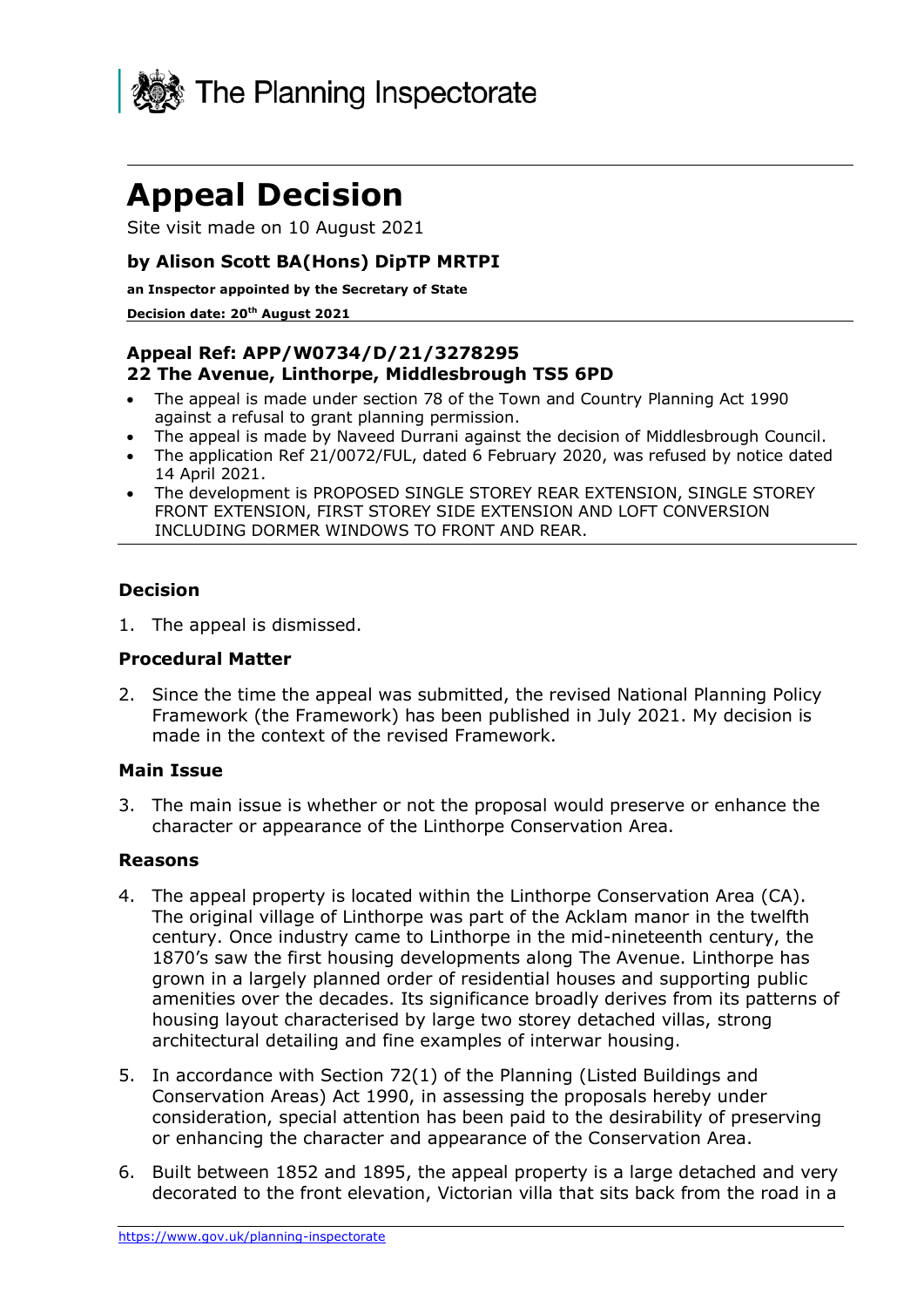prominent location close to the bend in the road. It is experienced beside other large villa style houses of a semi-detached nature and is highly visible from the street scene given the wide access drive into the property.

- 7. The original house has been extended in many directions. The single storey side extension is subordinate in character. However, this is proposed to be significantly increased in size with the front building line almost flush with the original front building line and together with the eaves and ridgeline that would correspond with the host building, there would be no subordination created.
- 8. As part of the side extension, a balcony at first floor would be introduced. During my visit, I noticed other balconies within close proximity to the appeal property although these appeared to be original to the host dwelling. A balcony as proposed would appear as an uncharacteristic addition to the dwelling.
- 9. Dormer windows are also proposed to be incorporated into the original roof as well as into the new roof. In particular, where they would be located to the principal elevation, they would add significant bulk and mass to the roof slope. Dormer windows are a characteristic of other dwellings located within close quarters of the appeal site. However, these are integral to their original design, and incorporated into a different house type. They are not the same circumstances as the appeal proposal.
- 10. As a combination of these factors, it would not appear as a subservient addition to the host dwelling and would not contribute positively to the character and appearance of the host dwelling.
- 11. Further harm would arise due to the proposed fenestration pattern that would appear at odds with the original window format. I note the appellant states this could be controlled by way of condition, together with final details of the proposed balcony. However, as I have not found the proposal to be a sympathetic addition to the host dwelling, a condition would not overcome the harm I have otherwise identified.
- 12. The appeal dwelling is a detached house type with its own defining characteristics and is materially different to other dwellings located within close range. No examples of other similar proposals have been provided by the appellant to compare. I have found this scheme would detrimentally harm the character and appearance of the host dwelling and would not preserve or enhance the character or appearance of the CA.
- 13. With reference to the Framework and proposals affecting heritage assets, in finding harm to the significance of designated heritage assets, the magnitude of that harm should be assessed. Given that the impact of the proposals would be limited to the character and appearance of the CA, I find that the harm would be 'less than substantial' in this instance.
- 14. Under such circumstances, Paragraph 202 of the Framework advises that this harm should be weighed against the public benefits of the proposal. There are no public benefits identified by the appellant.
- 15. I understand the intention of the appellant to increase the size of their home to best improve its facilities and to fit their needs. However, this is a private benefit. In the words of the Framework, any harm to, or loss of, the significance of a designated heritage asset should require clear and convincing